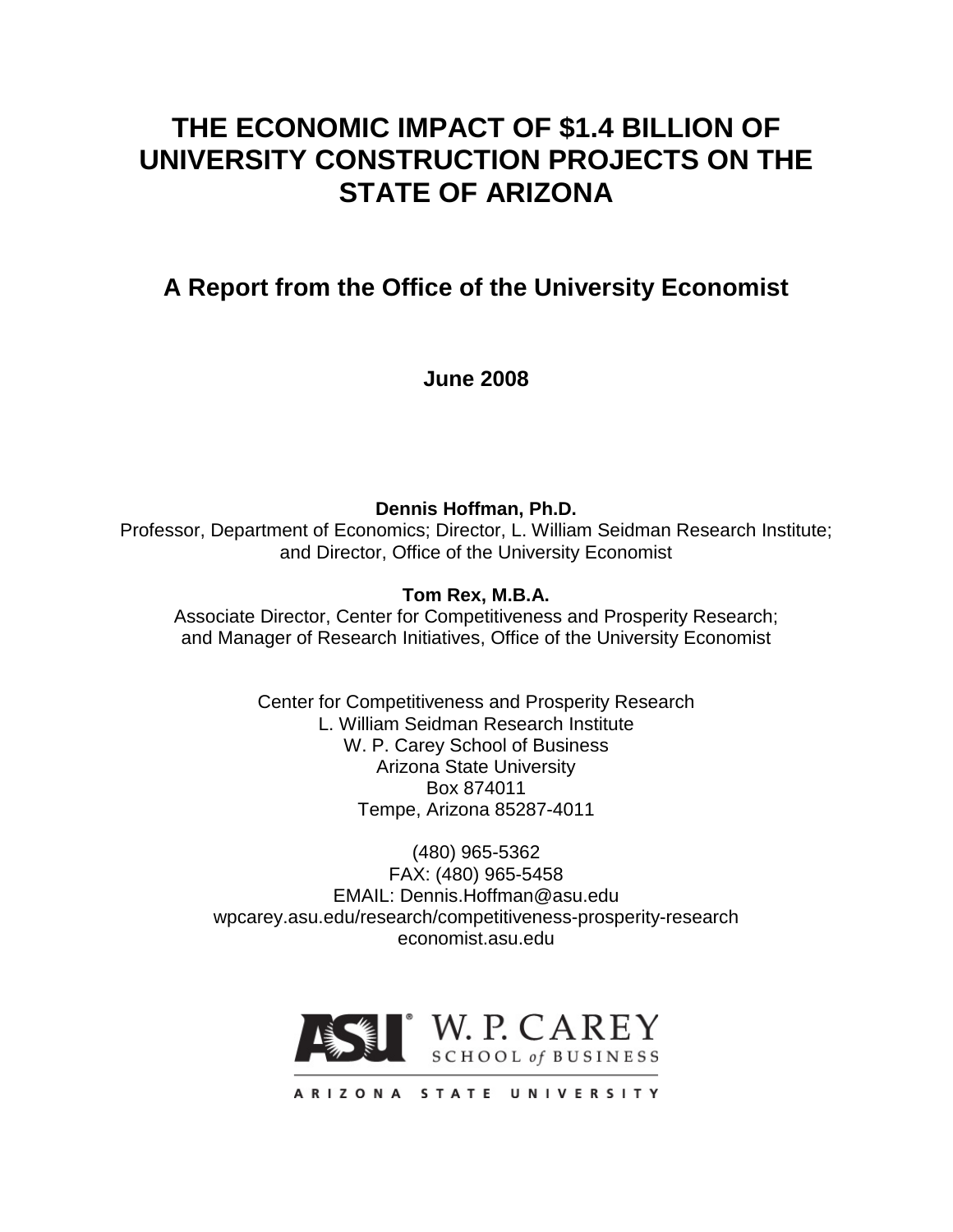### **ECONOMIC EFFECTS**

A basic assessment of the economic effects of an investment in Arizona may be undertaken using a standard application of the program IMPLAN. Economic effects are measured in terms of three economic variables. Gross state product (GSP) is the broadest measure of the economy, consisting of employee compensation, proprietors' income, property income, and indirect business taxes. Labor income is the portion of GSP comprised of employee compensation and proprietors' income. Employment is a count of full- and part-time jobs expressed at an annual rate.

The direct effects of university construction are the incomes and jobs generated within the Arizona construction industry itself. Multiplier effects derive from interindustry transactions and the consumer spending of affected workers. Interindustry effects arise when construction firms purchase services and materials from other Arizona suppliers. Industries with significant linkages to the construction industry are architectural and engineering services, general merchandise stores, wholesale trade, building materials, and transportation services. Multiplier effects from consumer spending are felt primarily in retail trade, food services, and health care.

A summary of the results of the IMPLAN simulation appears below. Essentially the initial \$1.4 billion construction investment results in an immediate addition of \$828 million to GSP and \$700 million in labor income after controlling for leakages in the form of resource and material acquisition from out-of-state sources. The in-state activity induces additional GSP generation of \$1.1 billion and \$711 million in labor income as the direct effects ripple through the Arizona economy. Most of this economic activity takes place during the time that the construction of the buildings is ongoing.

# **ECONOMIC ACTIVITY IN ARIZONA RESULTING FROM \$1.4 BILLION OF UNIVERSITY CONSTRUCTION EXPENDITURES**

|                    | <b>Gross State</b><br><b>Product</b><br>(In Millions) | <b>Labor Income</b><br>(In Millions) | <b>Employment</b><br>(Number of Jobs) |
|--------------------|-------------------------------------------------------|--------------------------------------|---------------------------------------|
| Direct impacts     | \$828                                                 | \$700                                | 14.438                                |
| Multiplier effects | 1.087                                                 | 711                                  | 16,660                                |
| Total impacts      | 1.916                                                 | 1.411                                | 31,098                                |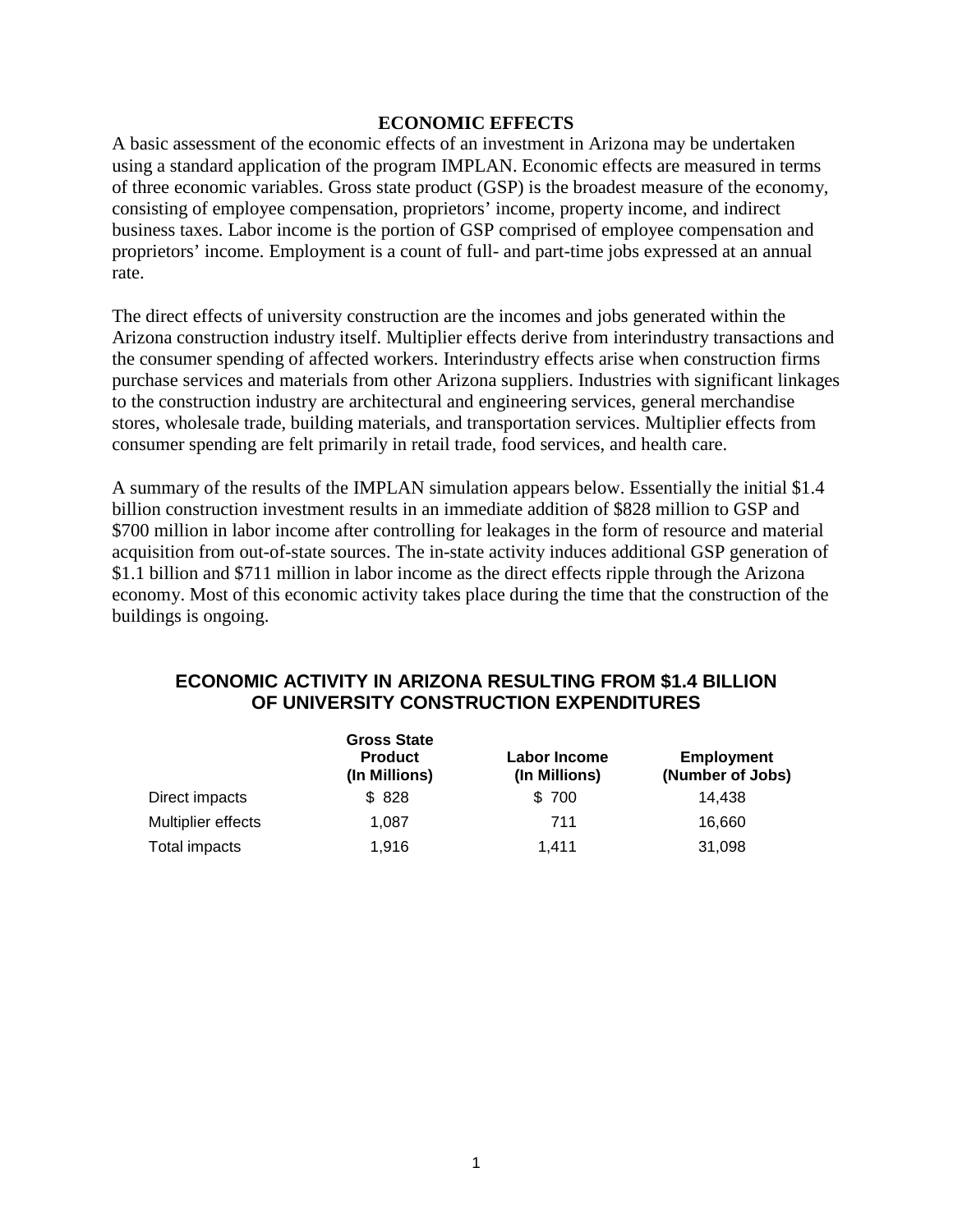#### **COMMENTARY**

The figures in the table are fair and reasonable measures of economic activity (including direct and induced activity) that will result from construction of university buildings. These estimates of economic *impacts*, however, should not be confused with net economic *benefits*. The analysis does not account for the source of financing (in-state or out-of-state), alternative options for use of public funds, or the value of the services provided by university buildings.

To interpret the economic impacts estimated in a model such as IMPLAN as net economic benefits, one must assume that the costs are borne elsewhere (for example, funding comes from outside the state) and that university construction does not simply substitute for, or crowd out, another type of construction activity. For example, if the funding source of a project in Arizona is federal funds that otherwise would not be realized in the state, these funds and the multiplier effects can be cited as an economic benefit. Similarly, investments in Arizona by private-sector companies that sell most of their goods or services to customers outside the state positively impact the state. In contrast, if a company that serves the local market constructs a new building, a net economic impact cannot be claimed since the activity is simply a redistribution of existing resources within Arizona — not a new injection from outside the state. Similarly, the use of state or local government revenues to fund construction does not result in a net economic benefit of the magnitude cited in the table since the source of funds is within the state.

If the university buildings are financed from public dollars from within Arizona, alternative uses of these dollars should be considered. The net benefits from these alternative uses can be calculated. Alternative uses of public funds include expenditures of an equal amount for other purposes, deposits into a rainy day fund, and not levying taxes in the amount of \$1.4 billion. Alternative expenditures would result in economic activity roughly similar to the construction of university buildings, as would reducing the tax burdens of Arizona taxpayers. Thus, the **net** economic benefits of the construction proposal likely would be negligible once the alternative uses of the funds and the associated economic activity is considered. It is important to note that the \$1.4 billion expended does generate economic activity as indicated by the Table, but it is roughly the same impact that would flow from other types of construction expenditure.

The economic impacts of a university "construction" program would be similar to the impacts of "building" a road, a primary or secondary school, or even a prison. Construction activities such as public buildings, roads and prisons are also similar because the financing costs are each borne largely by Arizona taxpayers. In contrast, the construction of a building by Boeing or Intel yields a substantial net economic impact on the Arizona economy because the funding source is external to the state and financial capital is injected into the state to pay for the new buildings. In sum, construction of university buildings is a plus for the Arizona economy but likely alternative uses of Arizona taxpayer dollars would result in positive impacts of roughly the same order of magnitude.

## **A Case for the Construction of University Buildings**

While applying a standard economic impact analysis alone does not present a complete measure of the net benefits that accrue from allocating public monies to fund university construction, certain economic benefits will clearly flow from such construction. However, quantifying these benefits is difficult. To do so, the discussion must be shifted from a focus on the resource costs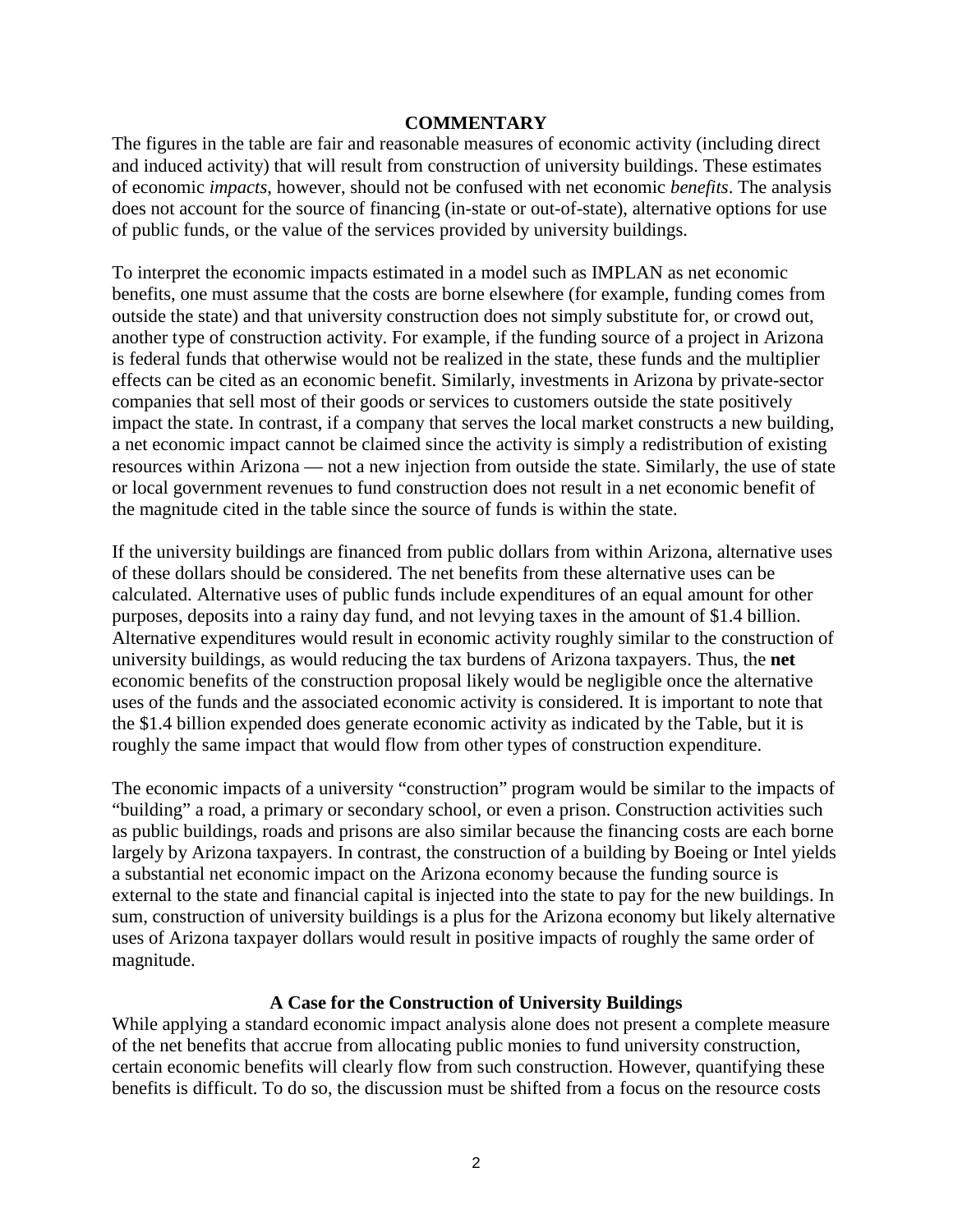of projects to the value of the construction projects to consumers and citizens of Arizona. Here the flow of services from the new buildings warrants consideration.

In establishing the economic benefits of the investment in university buildings, it may be useful to note the aspects of universities as institutions that distinguish them from other opportunities for government investment of taxpayer dollars. The primary channels that distinguish the economic impact from research universities from that of other government agencies are through the

- added human capital that is acquired by students who enroll at the university, and
- research and discovery activity that fosters innovation and entrepreneurship and serves as both a catalyst for existing private business and an attractor for new private investments and relocations.

In measuring the effects of these channels a linkage must be established between the new building facilities and a flow of income- or wealth-enhancing activities in Arizona that otherwise would not occur. The following is a list of arguments that support the notion that investment in university buildings yields net external benefits.

- **Research:** The investment results in new buildings that raise the reputation of ASU as a major research university. The investments attract both federal money and "star" faculty and research scientists. Empirical evidence suggests that "star" scientists are most likely to engage in relationships with the private sector that promote business development, start-ups, new patents, etc. It is the physical presence of the star scientists, rather than the embodied knowledge of their work, that is the catalyst for economic activity. (See Zucker and Darby 2007 for supporting evidence.)
- **Private-Sector Synergy:** Enhanced reputation helps attract businesses that seek to locate in proximity to major research universities — in order to tap the talents of the faculty in consulting and contract research relationships, and to hire the graduates of professional programs, lab assistants, graduate students, etc. produced by reputable research universities. This private-sector interest serves as a catalyst for private sector R&D investments as well as private support for ongoing university research. (See for example the work of Adam Jaffe and coauthors (1989, 1993 and 2002).)
- **Students:** The investment results in new buildings that attract students from out of state who come to study in Arizona, inject dollars in out-of-state tuition, and then stay within the state following graduation — in part to maintain close connections with their alma mater. The investment also helps to retain top resident Arizona students that might otherwise be enticed to study outside the state and ultimately relocate outside of the state for permanent employment.
- **Productivity:** The investment results in productivity enhancements for existing staff and faculty that enable the university to operate more efficiently — adding greater amounts of human capital per dollar spent on labor (faculty and staff) resources — than would take place in the absence of the buildings. In some cases, this efficiency may be manifested in the elimination of the need to lease space off campus.
- **Timing:** The investment takes place at a point in the business cycle when the pace of major construction initiatives is slowing and, at the same time, credit conditions are attractive. So, with the need firmly established, this is a good time to engage in the activity from a cost perspective. It also coincides with an overall slowing of the Arizona economy so the boost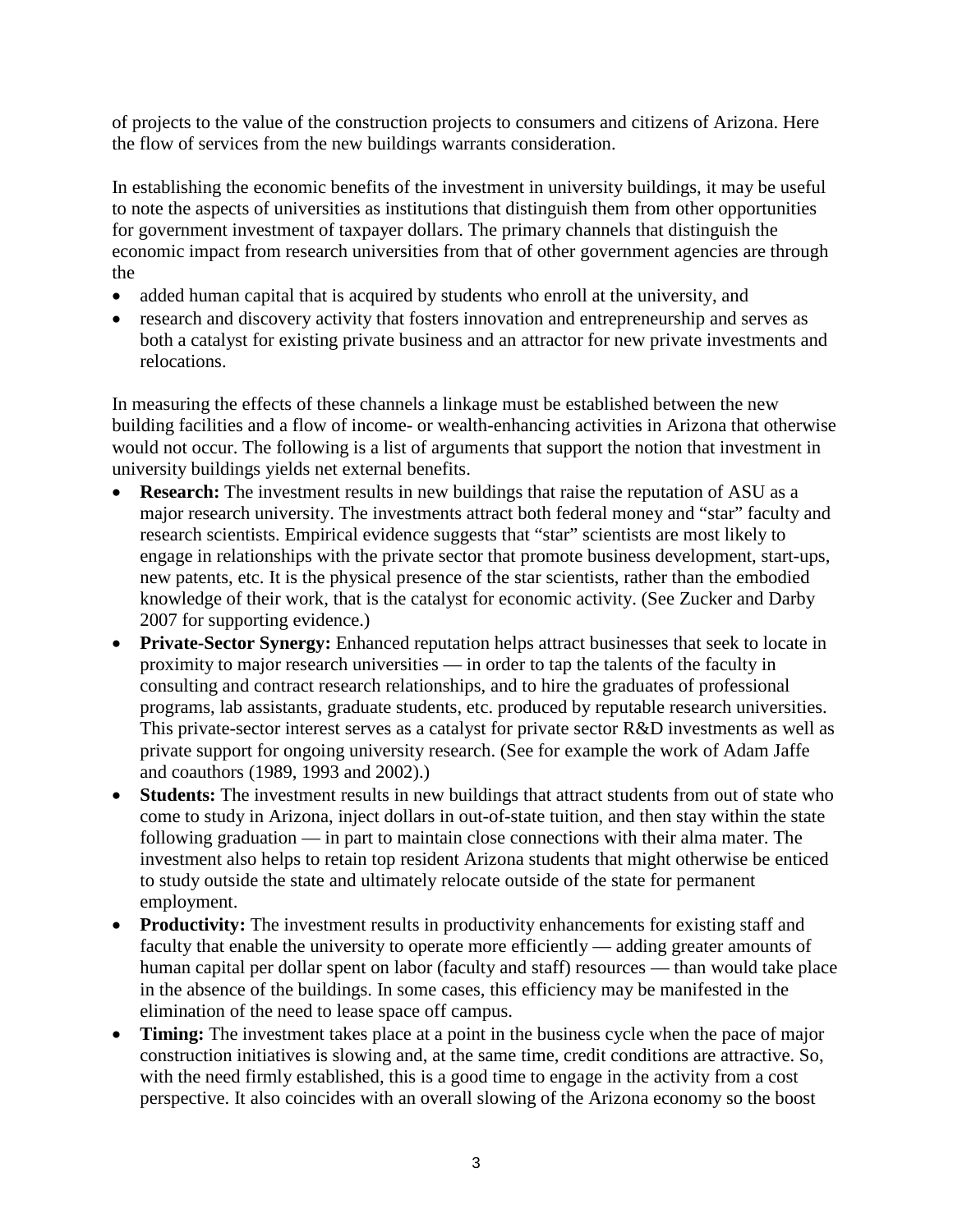provided by new demand for construction projects is welcomed by local producers.

**Impending growth:** The investment is financed over the life of the new buildings so that a portion of the costs of the new structures is ultimately borne by individuals who have not yet moved to the state. Financing promotes intergenerational equity by matching the costs to those people who will ultimately reap the benefits over many years.

**Cautions and Caveats**: These arguments likely make the most sense when applied to the construction of buildings that support research, house faculty, support higher-quality instruction, or offer a more productive teaching and learning environment. Buildings such as dormitories and parking structures conceivably could be built and maintained by private concerns — and allocating public dollars to construct them may actually crowd out private-sector activities. A mix of private-public partnerships in the construction and maintenance of these structures could conceivably be an economically viable proposition.

**An Example of Establishing a Value Proposition on a Building-by-Building Basis** For each of the proposed buildings it would be useful to assemble arguments that demonstrate any public investment will prove to be a catalyst for a flow of funds from outside the state that might otherwise not occur. A new business school building is one example.

A tour of university campuses across the nation reveals that significant investments in business school buildings have been undertaken over the past decade or two. (See, for example, new business buildings at UCLA, USC, UC – San Diego, Texas A&M, University of North Carolina – Chapel Hill, Ohio State University, Indiana University, University of Oregon, Penn State University, University of Virginia, and Case Western Reserve University among others.) These investments present positive images of the commitment of the university, regional businesses, and donors to the quality of business education. This image is essential to raising the national stature of the business school and allowing it to attract (a) top business faculty in a highly competitive academic market, (b) top business students from around the world who have a wide array of options — especially master's degree students who pay tuition at nationally competitive high rates (often in excess of \$20,000 per year), and (c) nationally prominent businesses that invest in executive education programs and seek to establish consulting relationships with faculty.

The competition for faculty, students, and businesses is strong. Students and faculty both perceive that amenities and space available for classrooms and common areas are important indicators of program quality. Similarly, it is easy to demonstrate that the market for business school faculty is one of the most competitive academic markets today, and to be successful in this market the physical infrastructure that supports business education must portray a positive image. Any investment of public dollars in the construction of a business school building likely would be matched by donations from private donors and corporations, and/or from tuition dollars that would be generated by the investment. However, the public investment or debt authority is an essential ingredient in the overall effort.

An investment in a business school building also could be aligned with the strategic initiative underway on campus to promote entrepreneurship. Business education is an essential ingredient in promoting an entrepreneurial environment. A higher quality of business faculty and students